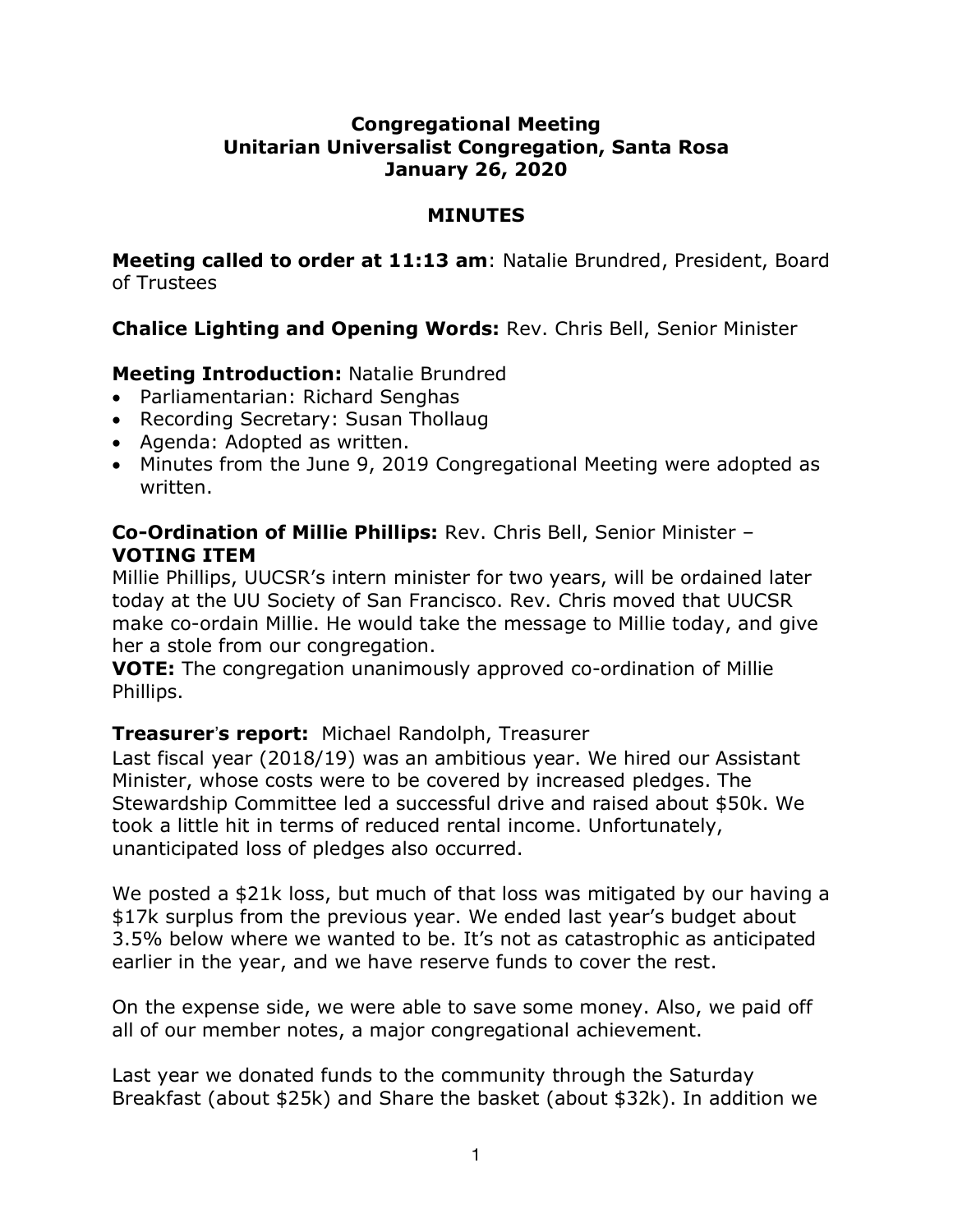contributed to the UU Congregation in Chico after the Paradise fire. In total, we gave out over \$70k to our community.

#### **Status of the Current Fiscal Year (2019/20) Budget**: Update through December

We're showing a healthy cash flow, and we have \$75k in emergency funds. We're in pretty good shape for the first 6 months of the year.

Projecting out to the end of this year, we could reach 99% of our budgeted expenses. Pledges are off slightly. Glaser Center income has dropped 25- 30% off of our projected amounts. How the year ends is not knowable now.

We received a favorable reduction in our property tax, with much effort by Linda Balabanian, from \$11k to \$5.8k.

Our UUA dues dues are about \$31k. We usually pay in two installments, but haven't made a payment yet. If we end the year with a deficit we'll have to decide whether to use the reserve fund, UUA dues, or some other way to balance the budget.

### **Nominations and Elections: Mark Sowers, Nominating Committee member - VOTING ITEMS**

Proposed interim member of the Nominating Committee: Monique Pavon was nominated to fill an unexpired term. **VOTE:** Monique was approved unanimously to fill the interim position.

#### Nominations for the Endowment Committee:

Dick Allen, Paul Poling, and Pam Tennant were nominated. There were no additional nominations from the floor.

**VOTE:** The full slate of nominees for the Endowment Committee was approved unanimously.

# Nominations for the Board of Trustees:

Paul Brockmann, Andy Levine and Jane DeYoung were nominated. There were no additional nominations from the floor.

**VOTE:** The full slate of nominees for the Board was approved unanimously.

### Nominations for UU General Assembly Delegates (Providence RI, June 24- 28, 2020):

Nominations were requested from the floor. Richard Senghas nominated himself. No other nominations were made. Volunteers who come forward can be appointed by the Board before the General Assembly in June. **VOTE:** Richard Senghas was approved unanimously.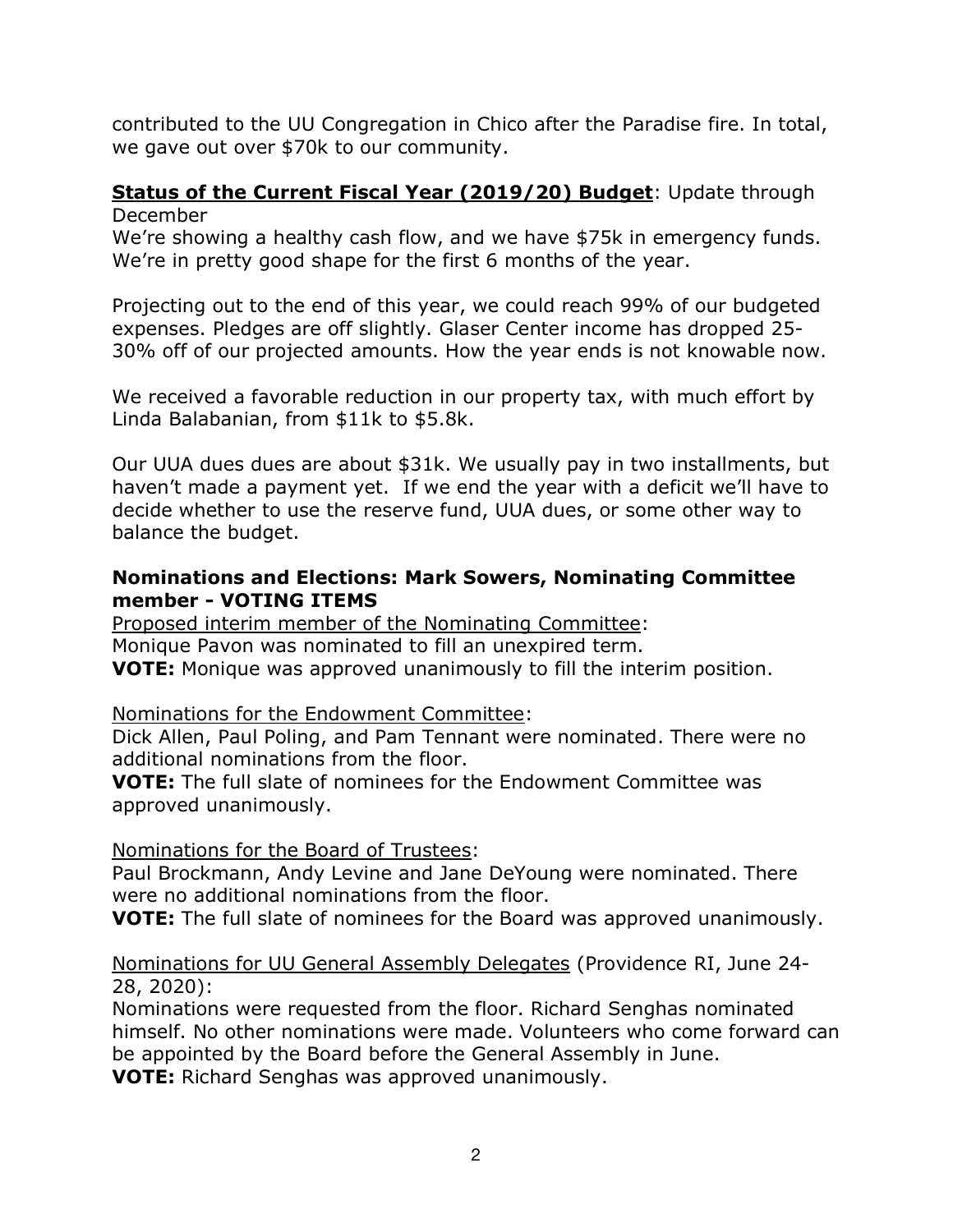# **Appreciations – Honoring Members Who Have Gone Above and**

**Beyond:** Cathie Wiese Cathie recognized three UUCSR members:

Katie Trieller - for her work on our small-group ministry, leading our TIE group and Soul Matters programs.

Leslie Norinsky - for her work and leadership in our social justice programs, including the Diversity Project banners, Diversity Dialogues and leading Borders and Beyond.

Marianne Sonntag - for her efforts that have created a place of beauty and serenity in our memorial garden and our outdoor spaces, as well as for her work as a Desk Angel in the office.

### **Board Report and Debrief of October 2019 Town Hall:** Natalie

Brundred, President, Board of Trustees

Anonymous donors have made it possible to move forward with purchasing an up-to-date church management software package. In the coming months we'll purchase the new software and gradually roll it out.

Dawn and Rev. Chris gathered several marketing experts to develop suggestions for how we can effectively reach out to the larger community so that people find out about us. Some very good cost-effective ideas have been generated already, and they are continuing to meet.

The Board has signed on as a co-sponsor of "Sonoma County, United in Kindness", a declaration started by the Sonoma County Interfaith Council to eliminate discrimination in our county.

Rev. Chris is going on sabbatical next week and will return on June 7. We have an excellent sabbatical minister, Bonnie Dlott, ready to fill in. Rev. Chris is preparing his study agenda around how to effectively support the growth of the congregation.

**Our "Expecting Growth" Initiative:** Natalie Brundred, President, Board of Trustees and John Mason, Board member

The Board's focus this year has been on growth. We started out with a really bold idea: to grow the congregation really large in a pretty short period of time. As things unfolded, we realized that things take time for a congregation to work through, and that it's not really about growth *per se*, but about spreading our message, welcoming people well and involving them in our community. Growth will likely be a result of that.

We had two forums in October and a town hall meeting in early November that were mostly devoted to this subject. Mostly people gave their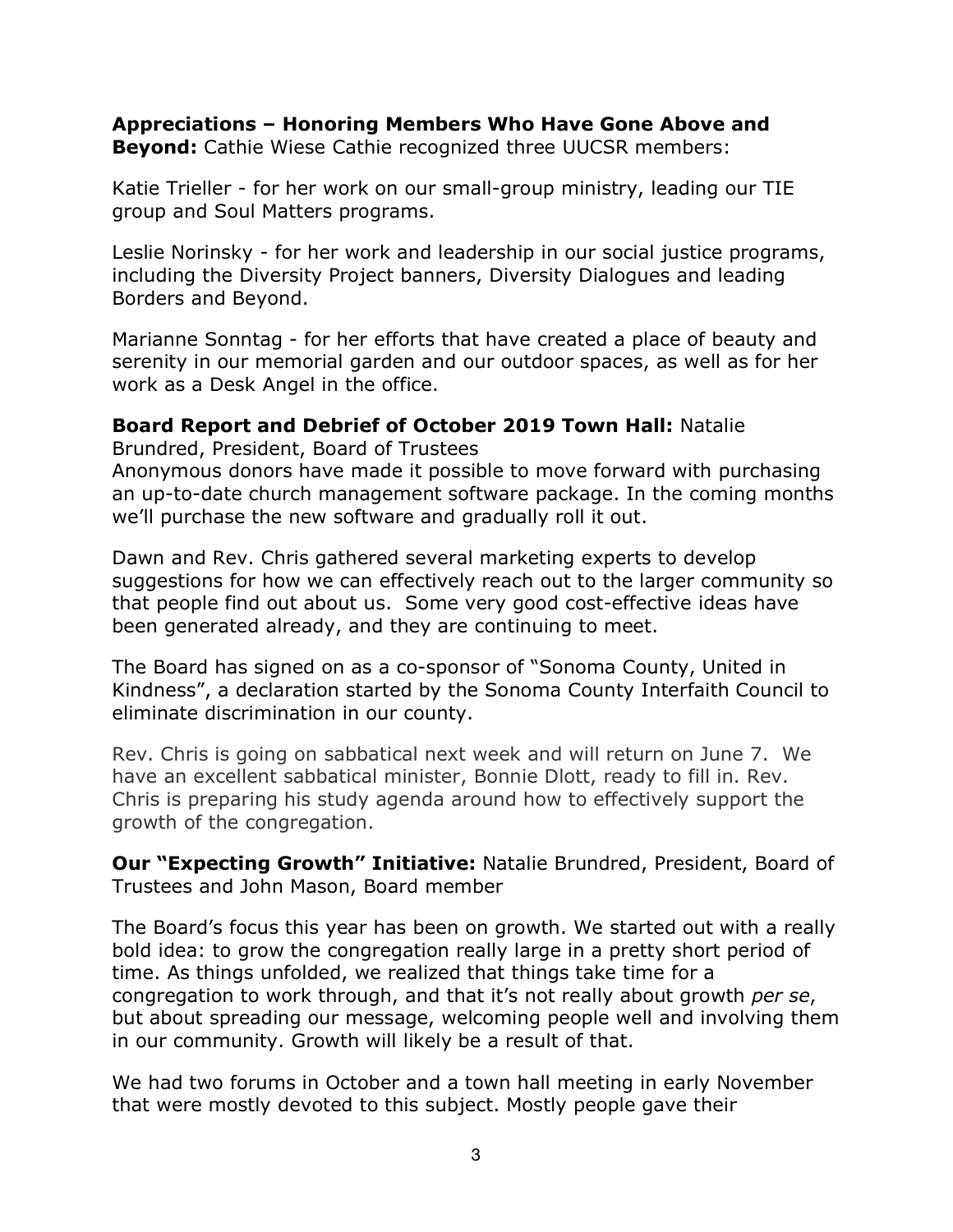suggestions and input for how to go forward. What was evident was how much we value what we have now and what we get from being in this community. We're passionate about wanting to see this congregation succeed and continue. From the forums and the town hall it also became clear that really we need to talk about *how* we do those things, and we need to give everyone an opportunity to reflect and discuss this whole idea and contribute.

The Board is reviving the idea of house meetings, to be an ongoing part of our congregational life. We'd like the first round of meetings to be about this topic of where we're heading and how. The Board has formed a steering committee, and would like to have the first round of meetings in March and April. We'll compile feedback and have forums in possibly late April to let the congregation know about the results so far, and we'll discuss this together at our June congregational meeting. Rev. Chris will explore how different congregations of different denominations have grown, and report back to us then.

**Neighborhood Groups**: John Mason, chair of the Neighborhood Groups steering committee

Groups of 15-18 people who live in roughly the same geographical area will meet in people's homes. Each group will have a facilitator, who will have received some training. That person will schedule the meeting and have notes and questions to guide the discussion.

We want these groups to develop into an ongoing program to build a sense of community for all congregants. People can get to know their fellow UUCSR members who live nearby. It's a great vehicle for welcoming new members. These groups are also a great way to care for each other in times of illness or other needs.

We hope groups will meet two or three times a year and rotate the hosting. It will be up to each group to choose their own format.

#### **Reflection on the State of the Congregation:** Rev. Chris Bell, Senior Minister

Our congregation has one of best attendance rates of membership on Sunday morning, which is one of the best signs of congregational health. We had 364 members last year, and 200-250 show up on Sundays.

We will probably report to UUA the same number of members this year. We are at a plateau point where some kind of revolution in the structure of the organization is required. Usually that means more complex duties being handed over to staff, including some of our IT requirements, perhaps a